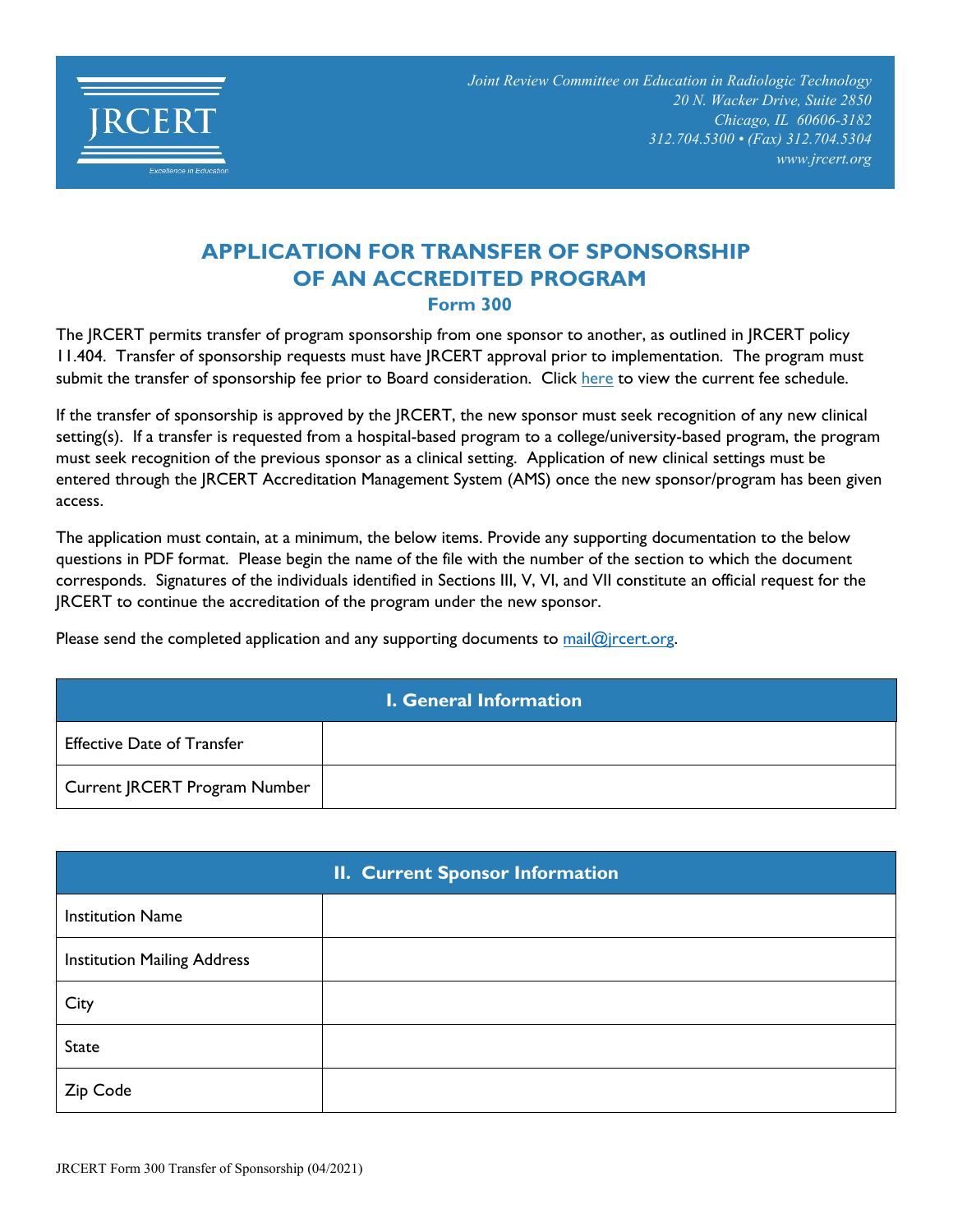| III. Current Sponsor Chief Executive Officer Information |  |
|----------------------------------------------------------|--|
| Name                                                     |  |
| Degree/Credentials                                       |  |
| <b>Title</b>                                             |  |
| <b>Mailing Address</b>                                   |  |
| City                                                     |  |
| <b>State</b>                                             |  |
| Zip Code                                                 |  |
| Signature Authorizing Transfer of<br>Sponsorship         |  |
| Date of Signature                                        |  |

| <b>IV. New Sponsor Information</b>                                                                                               |  |
|----------------------------------------------------------------------------------------------------------------------------------|--|
| <b>Institution Name</b>                                                                                                          |  |
| <b>Institution Mailing Address</b>                                                                                               |  |
| City                                                                                                                             |  |
| <b>State</b>                                                                                                                     |  |
| Zip Code                                                                                                                         |  |
| Institutional Accreditor (attach<br>documentation of institutional<br>accreditation)                                             |  |
| State(s) in which institution is<br>approved to provide post-<br>secondary education (attach<br>documentation of state approval) |  |
| <b>Terminal Award to be Granted</b>                                                                                              |  |
| Length of the Transferred Program                                                                                                |  |
| <b>Tuition Cost Per Year</b>                                                                                                     |  |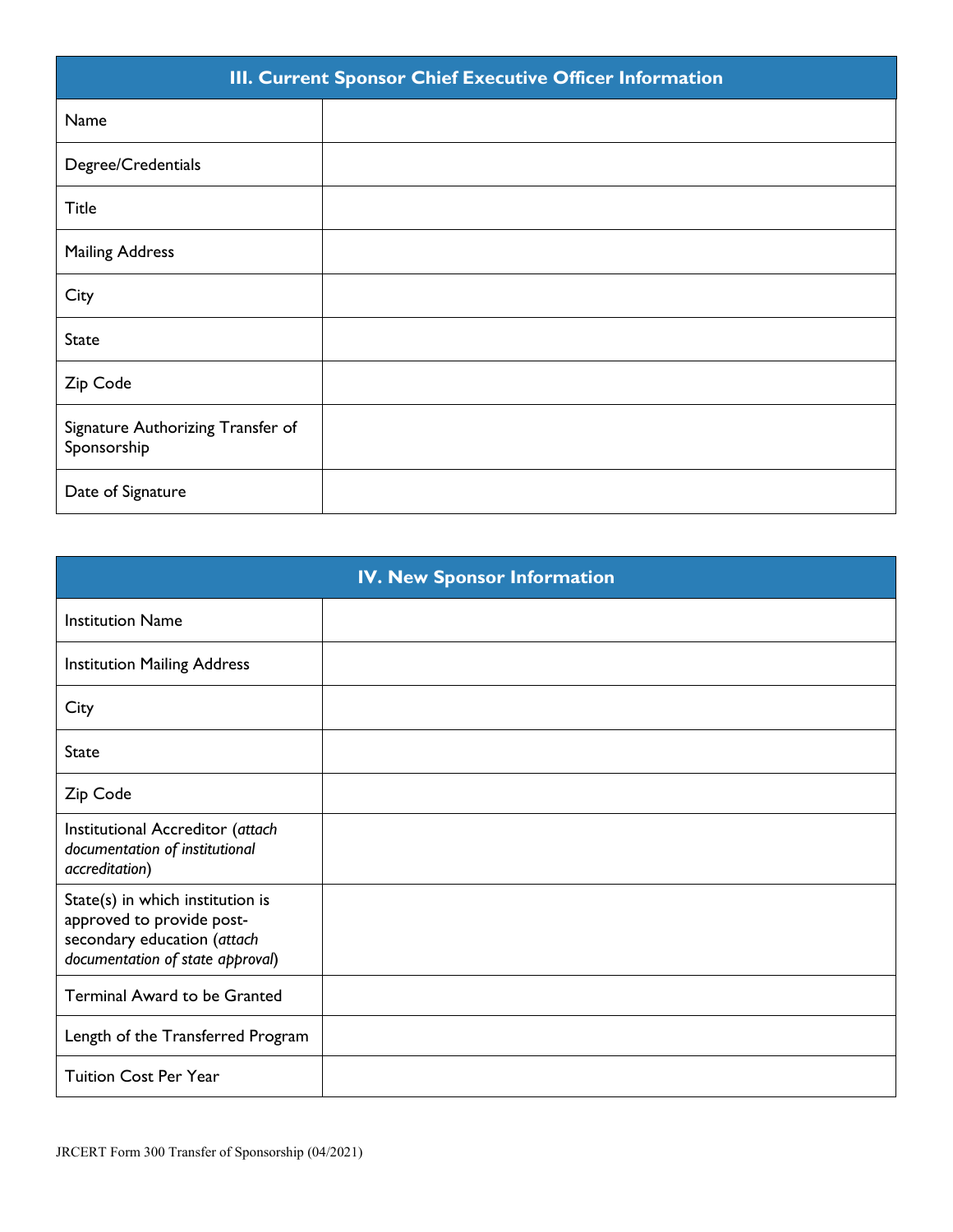| V. New Sponsor Chief Executive Officer Information |  |
|----------------------------------------------------|--|
| Name                                               |  |
| Degree/Credentials                                 |  |
| <b>Title</b>                                       |  |
| <b>Email Address</b>                               |  |
| <b>Mailing Address</b>                             |  |
| City                                               |  |
| <b>State</b>                                       |  |
| Zip Code                                           |  |
| Signature Authorizing Acceptance<br>of Sponsorship |  |
| Date of Signature                                  |  |

| VI. New Sponsor Dean or Comparable Departmental Administrator Information |  |
|---------------------------------------------------------------------------|--|
| Name                                                                      |  |
| Degree/Credentials                                                        |  |
| <b>Title</b>                                                              |  |
| <b>Email Address</b>                                                      |  |
| <b>Mailing Address</b>                                                    |  |
| City                                                                      |  |
| <b>State</b>                                                              |  |
| Zip Code                                                                  |  |
| Signature                                                                 |  |
| Date of Signature                                                         |  |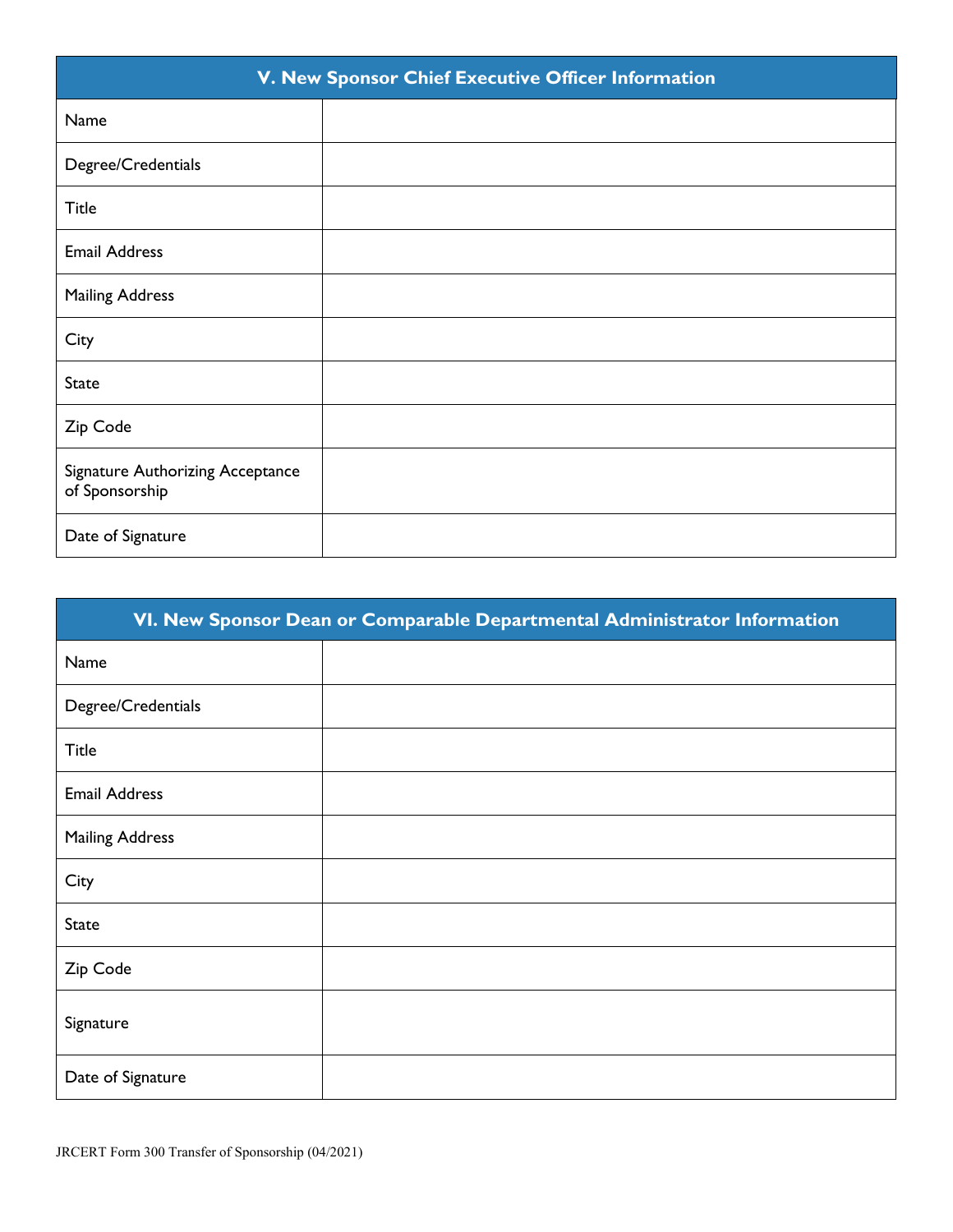| <b>VII. New Sponsor Program Director</b>       |                                                                                                       |
|------------------------------------------------|-------------------------------------------------------------------------------------------------------|
| Name                                           |                                                                                                       |
| Degree/Credentials                             |                                                                                                       |
| <b>Title</b>                                   |                                                                                                       |
| <b>Email Address</b>                           |                                                                                                       |
| <b>Mailing Address</b>                         |                                                                                                       |
| City                                           |                                                                                                       |
| <b>State</b>                                   |                                                                                                       |
| Zip Code                                       |                                                                                                       |
| Is this program director a new<br>appointment? | $\Box$ Yes $\Box$ No<br>If yes, please attach curriculum vitae and current professional registration. |
| Signature                                      |                                                                                                       |
| Date of Signature                              |                                                                                                       |

## **VIII. Curriculum**

*Attach a copy of the curriculum.*

*Attach a completed Curriculum Analysis Grid, [found here](https://www.jrcert.org/programs-faculty/program-resources/curriculum-analysis-grids/).*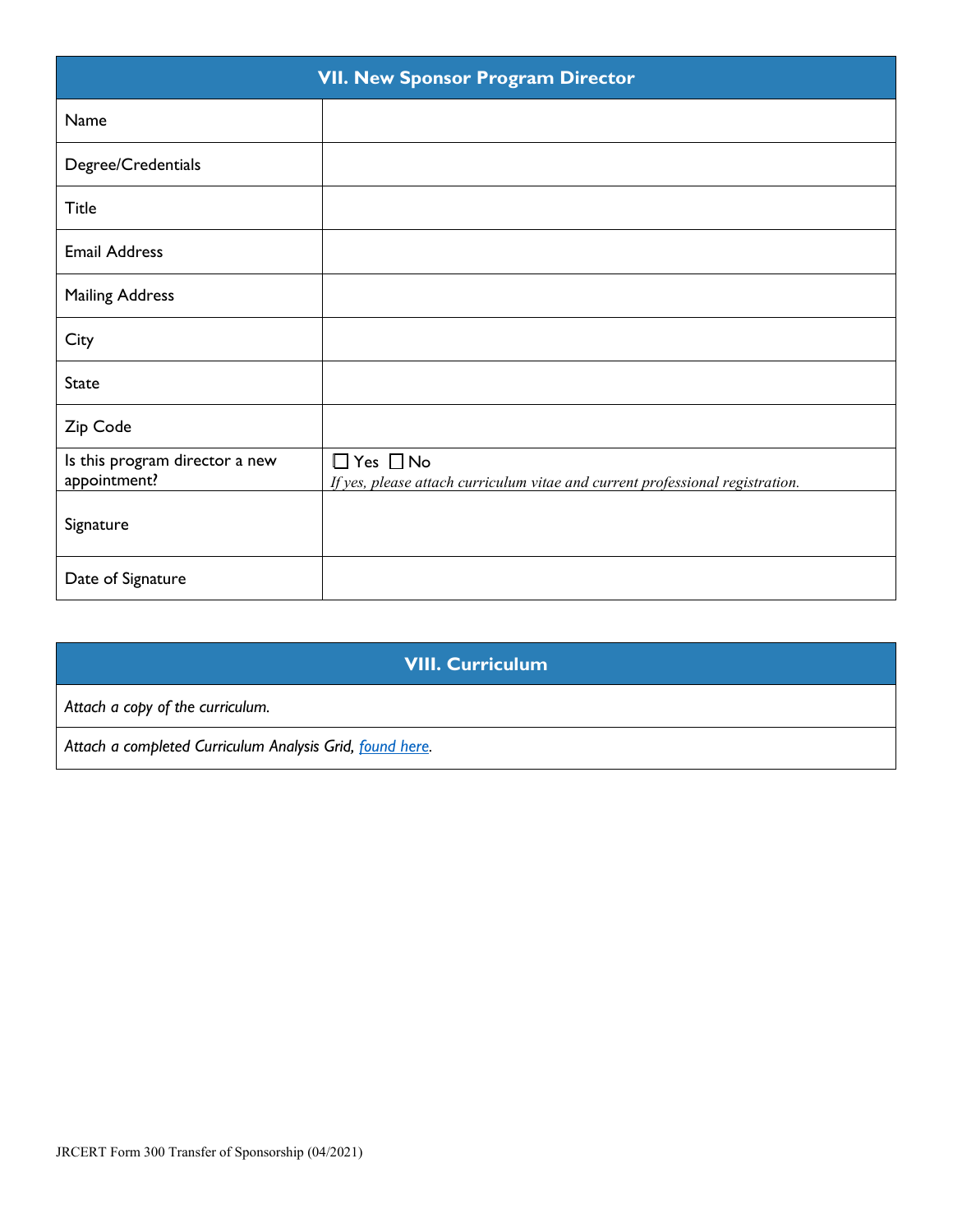| IX. JRCERT-Recognized Clinical Settings |  |
|-----------------------------------------|--|
| Name of Clinical Setting                |  |
| Address                                 |  |
| City                                    |  |
| <b>State</b>                            |  |
| Zip Code                                |  |
| <b>Current Clinical Preceptor(s)</b>    |  |
|                                         |  |
| Name of Clinical Setting                |  |
| Address                                 |  |
| City                                    |  |
| State                                   |  |
| Zip Code                                |  |
| <b>Current Clinical Preceptor(s)</b>    |  |
|                                         |  |
| Name of Clinical Setting                |  |
| Address                                 |  |
| City                                    |  |
| <b>State</b>                            |  |
| Zip Code                                |  |
| <b>Current Clinical Preceptor(s)</b>    |  |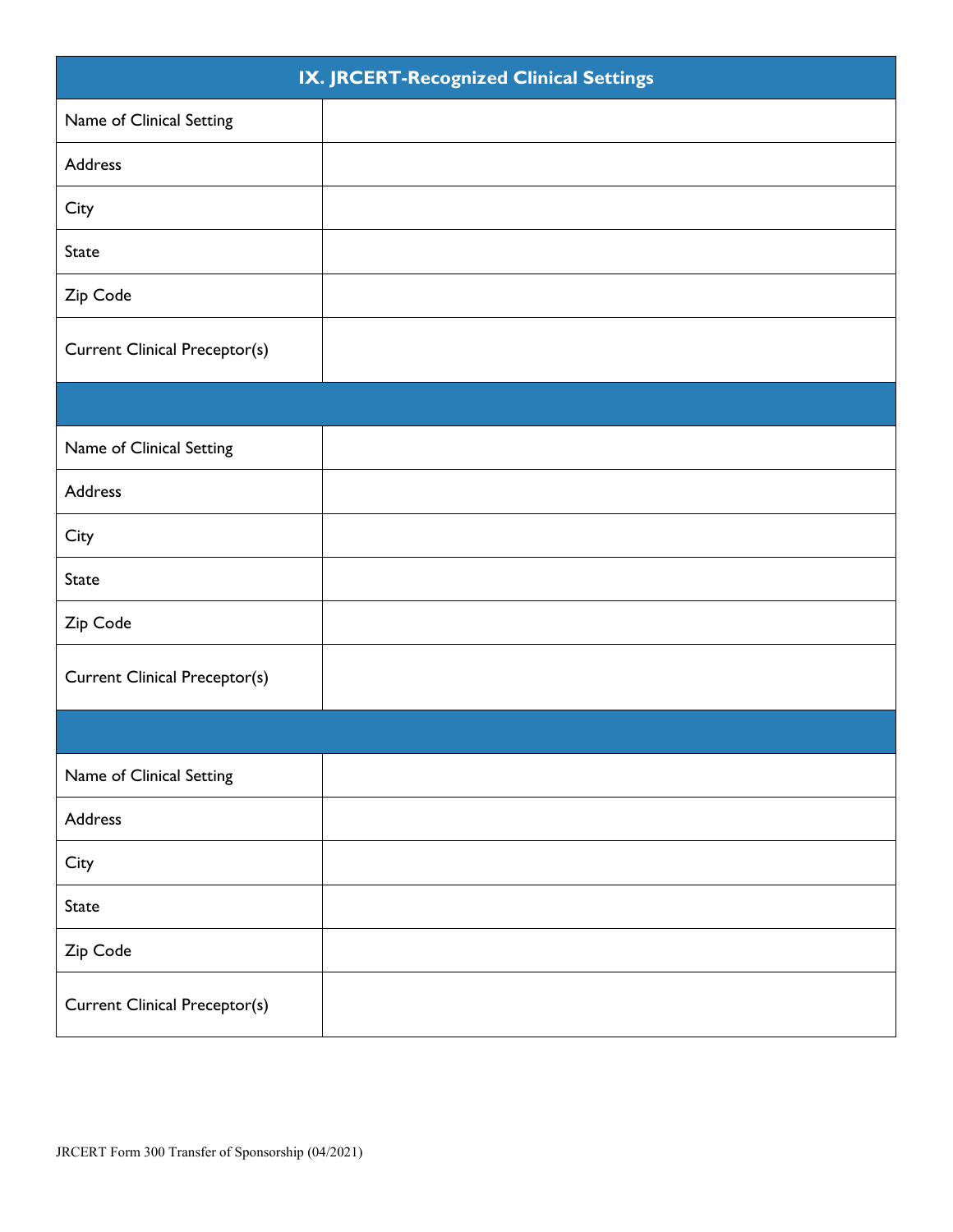| Name of Clinical Setting             |  |
|--------------------------------------|--|
| Address                              |  |
| City                                 |  |
| <b>State</b>                         |  |
| Zip Code                             |  |
| <b>Current Clinical Preceptor(s)</b> |  |
|                                      |  |
| Name of Clinical Setting             |  |
| Address                              |  |
| City                                 |  |
| <b>State</b>                         |  |
| Zip Code                             |  |
| <b>Current Clinical Preceptor(s)</b> |  |
|                                      |  |
| Name of Clinical Setting             |  |
| Address                              |  |
| City                                 |  |
| <b>State</b>                         |  |
| Zip Code                             |  |
| <b>Current Clinical Preceptor(s)</b> |  |

*If more than six (6) recognized clinical settings, duplicate and attach additional page(s) as necessary, or attach JRCERT Clinical Summary Report.*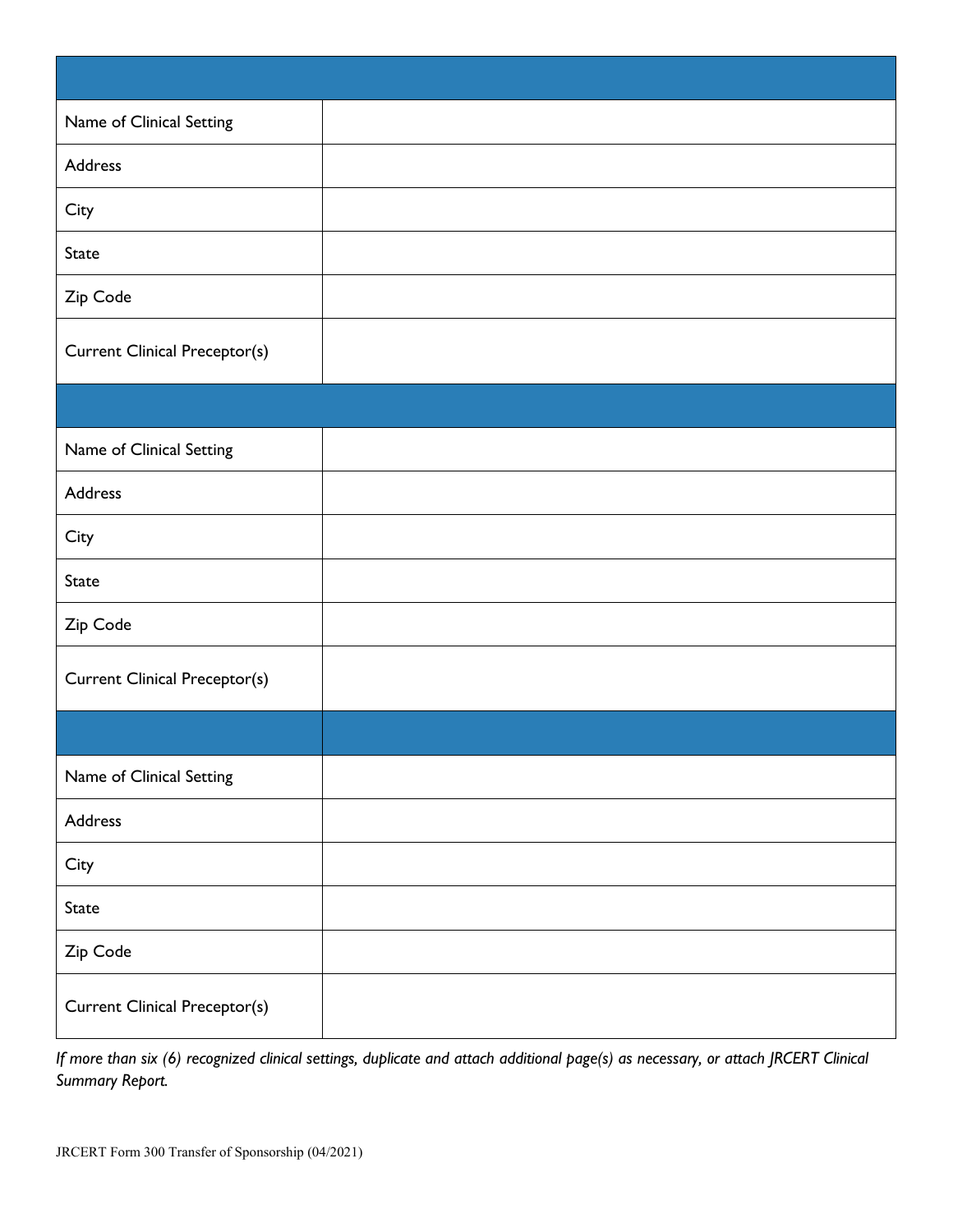For each of the following objectives, please provide a brief narrative and supporting documentation to assure ongoing compliance with the Standards.



**XI. Objective 2.1**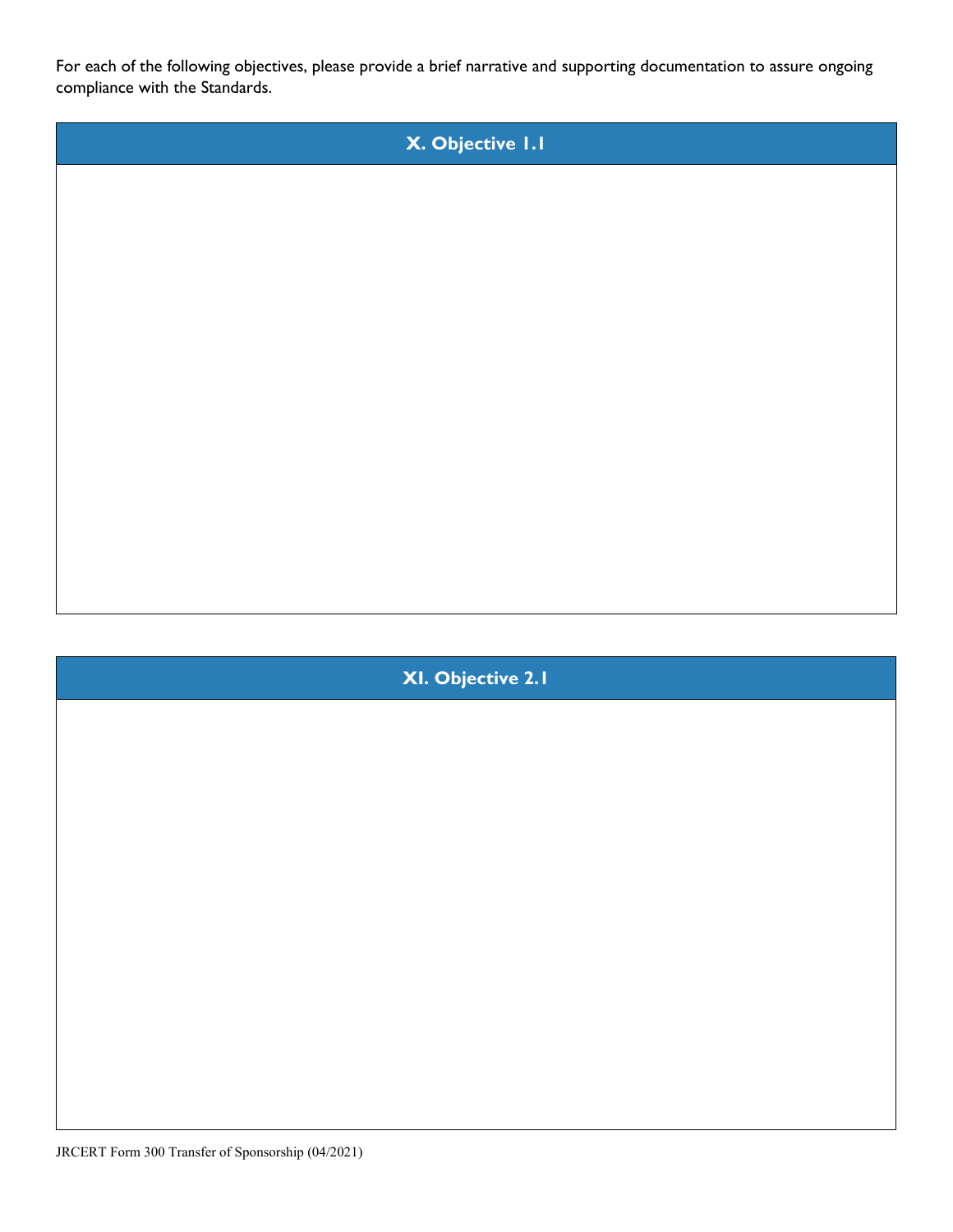

**XIII. Objective 2.3**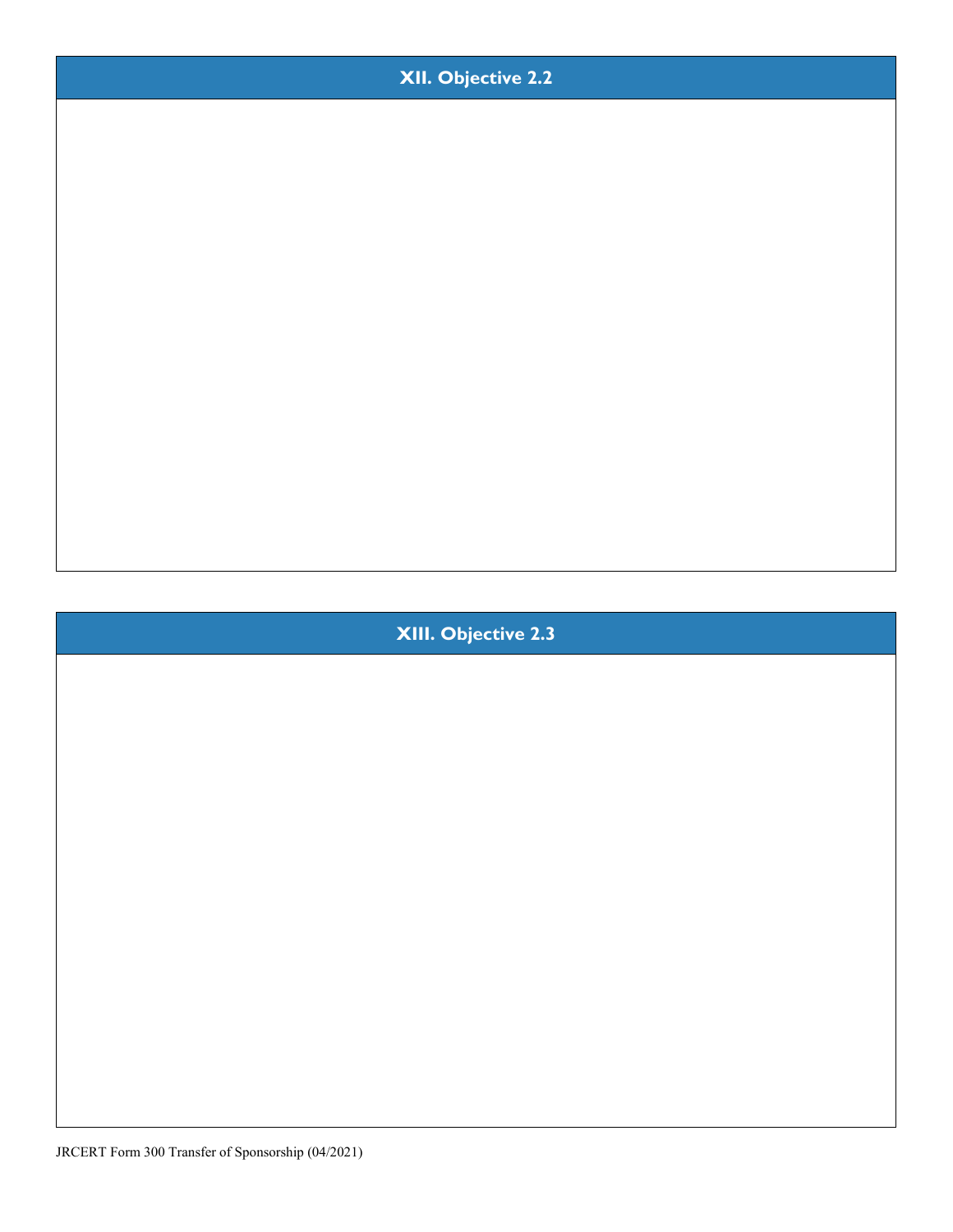

**XIV. Objective 3.1**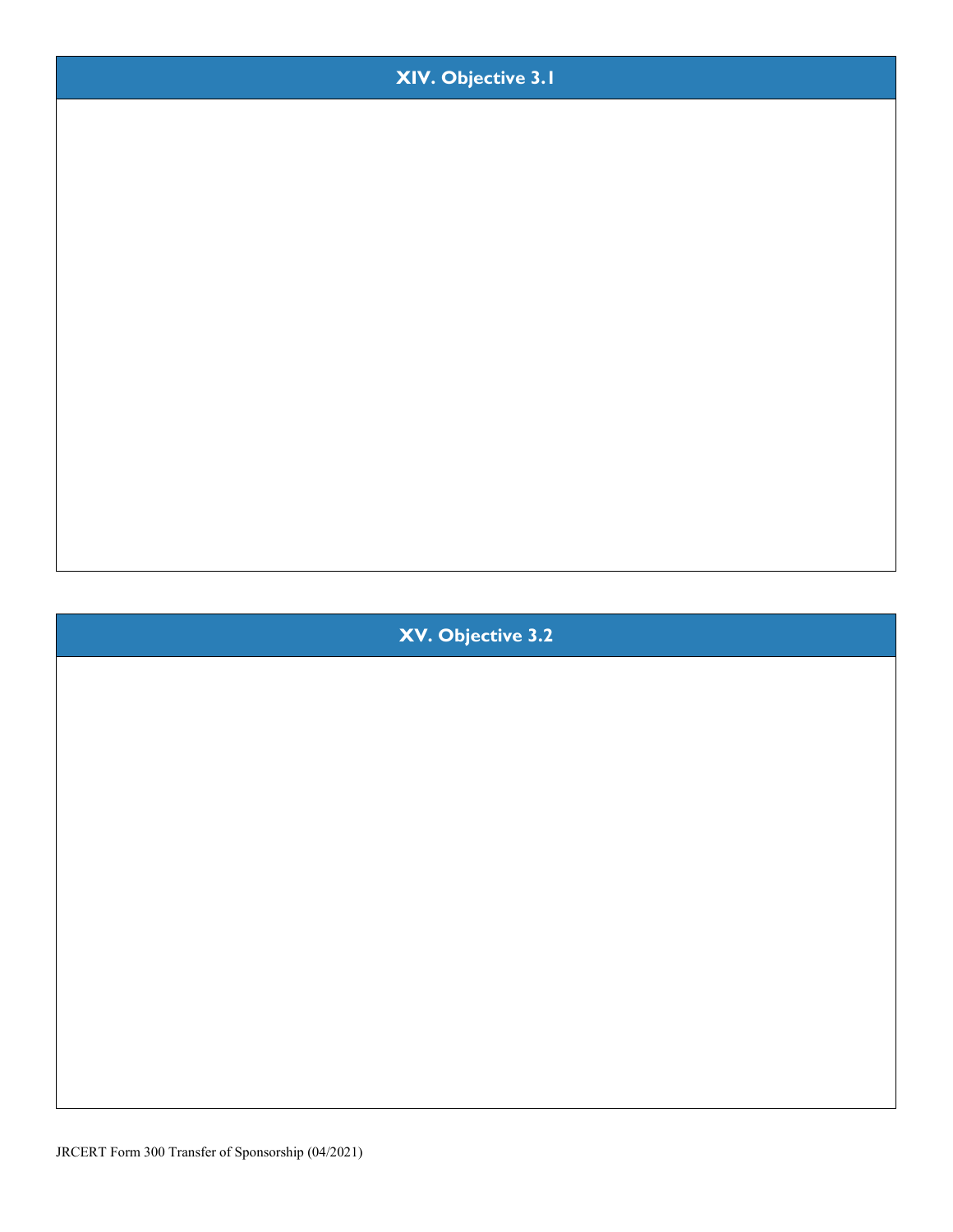

**XVI. Objective 3.3**